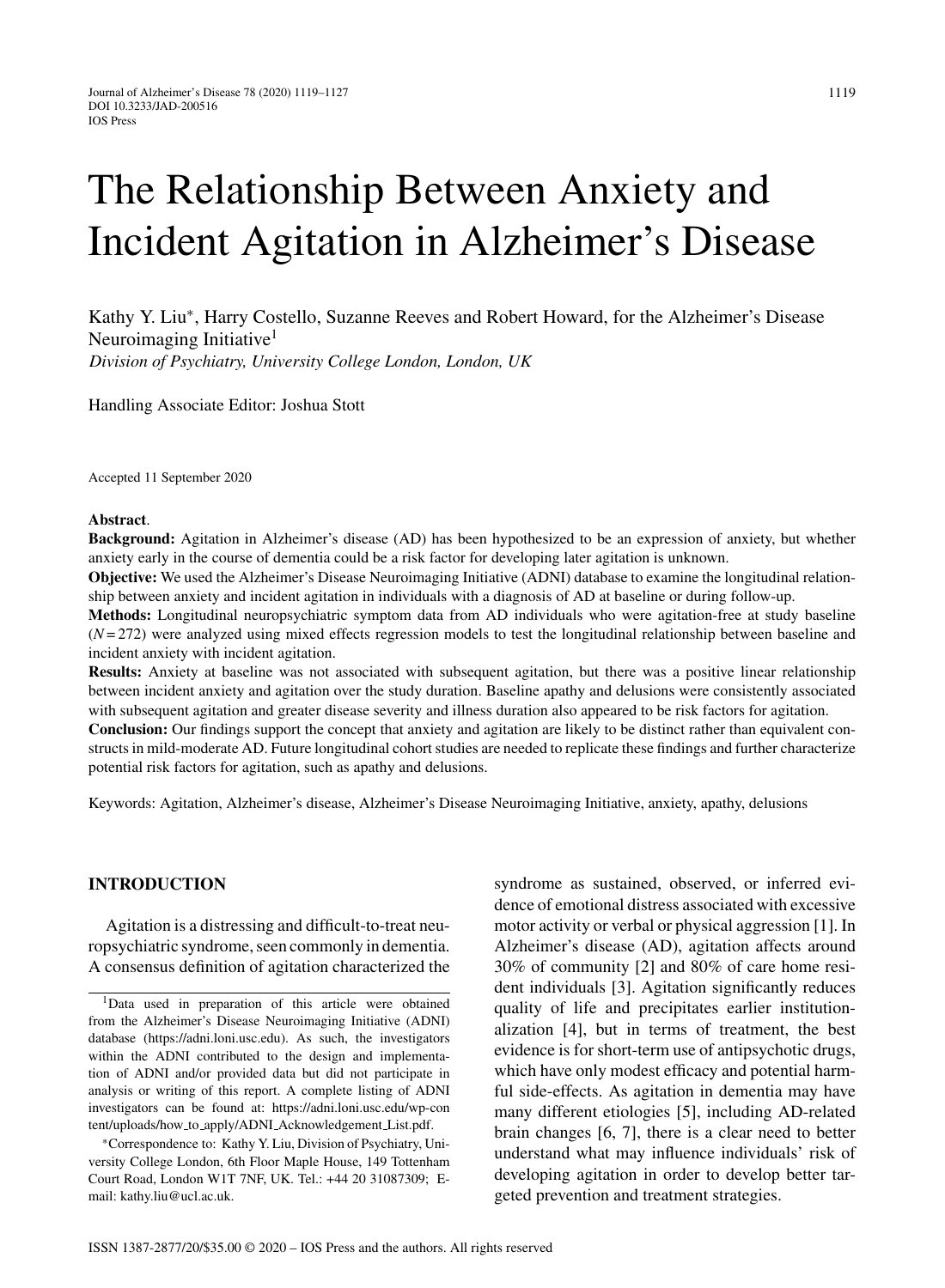Neuropsychiatric symptoms (NPS) in AD have been related to the neuropathological processes of the disease [8] and emerge in phases from preclinical (e.g., anxiety, depression) [9] to symptomatic AD (e.g., agitation, delusions, hallucinations). It has been hypothesized that agitation (an observed behavior) in AD individuals could be an expression of anxiety (a subjective feeling) [10, 11], implying that the former could replace the latter as dementia progresses and that anxiety early in the course of dementia could increase the risk of later developing agitation. Consistent with this hypothesis, anxiety typically emerges in the preclinical stages of AD [8, 9] and has a lower prevalence in those with severe AD [12, 13], whereas agitation increases in prevalence with disease progression and worsening severity of cognitive impairment [14–16]. However, anxiety does not fully encompass all the behavioral aspects of agitation, and the overlap between them is unclear [12]. An understanding of whether AD individuals who experience early NPS, such as anxiety, have an increased risk of developing later agitation would aid clinical decisionmaking and stimulate further research, including the potential impact of early anxiety treatment to prevent emergence of agitation later in the disease course.

To our knowledge, only one study [17] has investigated the relationship between anxiety and agitation in AD. The study, which was cross-sectional and involved 40 participants, found a positive correlation between anxiety and agitation. The current study used the Alzheimer's Disease Neuroimaging Initiative (ADNI) database to examine the longitudinal relationship between anxiety and incident agitation in individuals with a diagnosis of AD at baseline or during follow-up. We tested the hypothesis that agitation in AD could be an expression of anxiety and predicted that: 1) AD individuals with baseline anxiety would be more likely to develop subsequent agitation than those without baseline anxiety, and 2) the emergence of anxiety and agitation in individual participants over the study period would be negatively correlated (i.e., inversely related), as anxiety tended to be replaced by agitation as AD severity worsened.

#### **METHODS**

## *Subjects*

All data used in the preparation of this article were obtained from the ADNI database ([https://adni.loni.](https://adni.loni.usc.edu) usc.edu). ADNI was launched in 2003, with the

primary goal of testing whether serial magnetic resonance imaging (MRI), positron emission tomography (PET), other biological dementia markers, and structured clinical and neuropsychological assessment can be combined to measure the progression of patients with mild cognitive impairment (MCI) and AD. ADNI enrolls participants from 57 sites in the United States and Canada between the ages of 55 and 90 years who have a diagnosis of mild AD, MCI, or are normal controls. Written informed consent was obtained from all participants and recruitment was approved by the Institutional Review Boards of all of the participating institutions. Full details of ethics approval, study design, participant recruitment, and clinical testing have been published previously and are available at [https://adni-info.org.](https://adni-info.org)

### *NPI-Q*

The Neuropsychiatric Inventory Questionnaire (NPI-Q) is a brief version of the Neuropsychiatric Inventory (NPI) and provides a validated, informantbased assessment of the presence and severity of neuropsychiatric symptoms and associated caregiver distress [18]. The NPI-Q differs from the NPI by being a 2-page self-administered questionnaire, completed by informants about the patients for whom they care, as opposed to an interview. Each of the 12 symptom domains is assessed by a written screening question derived from the NPI. Initial responses to each screening question are "Yes" (present) or "No" (absent). If the symptom is present, the informant rates the symptom severity within the last month using a 3-point scale (mild, moderate or severe) and any associated caregiver distress with a 5-point scale (from not distressing at all to extremely distressing).

For the purposes of this study, an individual with AD was defined as having anxiety or agitation if the Anxiety or Agitation/Aggression NPI-Q subscales at a follow-up visit were marked as present. Descriptions of the NPI-Q Anxiety and Agitation/Aggression subscales are included in Table 1.

The study included all individuals from the ADNI database (Phases 1, GO, 2 and 3), diagnosed with AD at any follow-up visit and who had NPI-Q data. To analyze incident agitation over the study period, we defined the first incidence of agitation as occurring when a person who had been agitation-free at baseline subsequently developed agitation during follow-up. We therefore excluded participants with baseline agitation from the original study population to obtain the 'at risk' sample for analyses.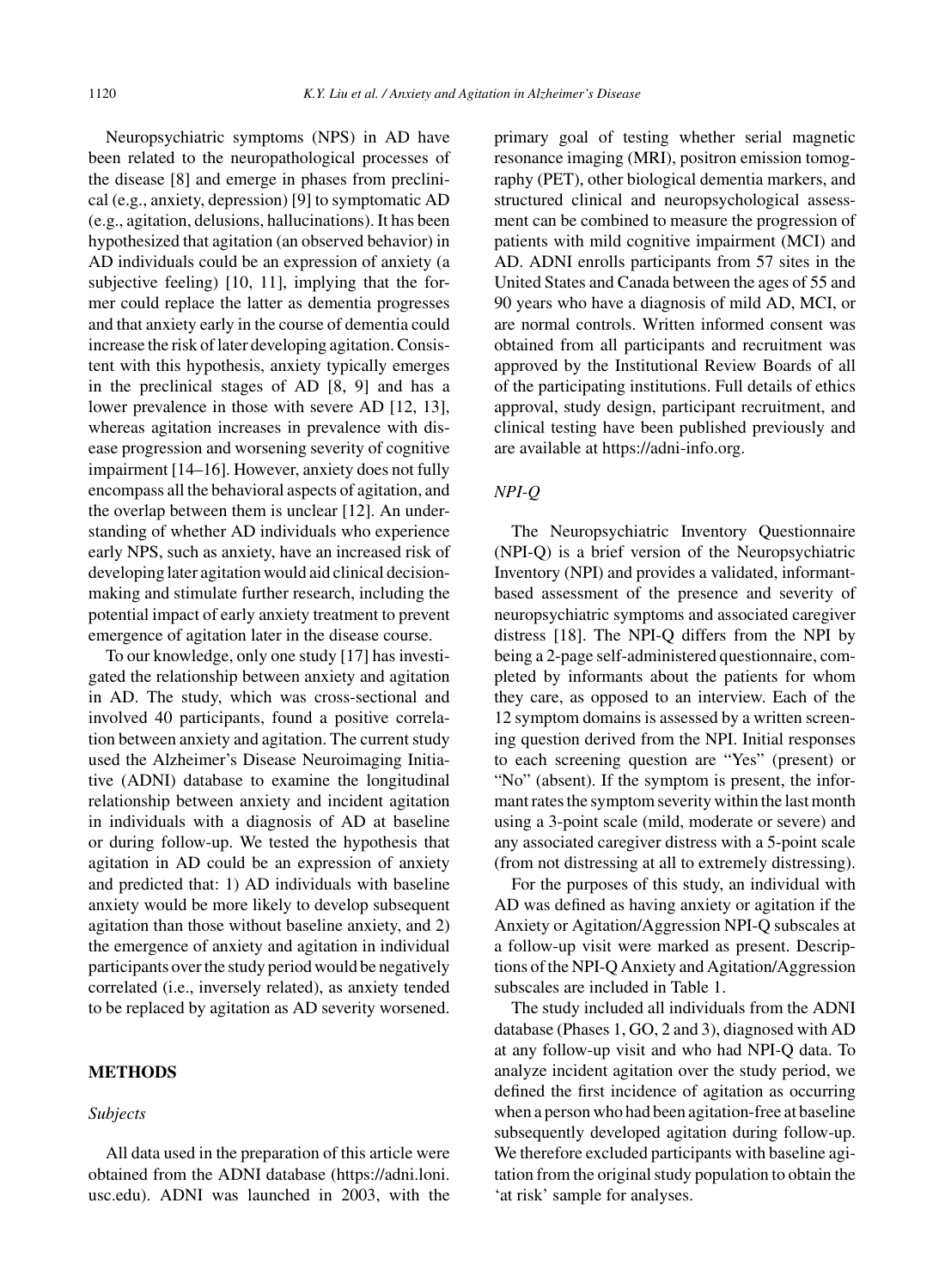|                       | (Disinhibition, Irritability/lability, and Motor disturbance)                                                                                                                                        |
|-----------------------|------------------------------------------------------------------------------------------------------------------------------------------------------------------------------------------------------|
| NPI-Q subscale        | Description                                                                                                                                                                                          |
| Anxiety               | Does the patient become upset when separated from you? Does he/she have any other signs of nervousness<br>such as shortness of breath, sighing, being unable to relax, or feeling excessively tense? |
| Agitation/Aggression  | Is the patient resistive to help from others at times, or hard to handle?                                                                                                                            |
| Disinhibition         | Does the patient seem to act impulsively, for example, talking to strangers as if he/she knows them, or saying<br>things that may hurt people's feelings?                                            |
| Irritability/lability | Is the patient impatient and cranky? Does he/she have difficulty coping with delays or waiting for planned<br>activities?                                                                            |
| Motor disturbance     | Does the patient engage in repetitive activities such as pacing around the house, handling buttons, wrapping<br>string, or doing other things repeatedly?                                            |

# Table 1

Description of the NPI-Q Anxiety, Agitation/Aggression, and three additional subscales that contributed to the composite agitation measure

#### *Statistical analyses*

The baseline characteristics of the 'at risk' study population  $(N = 272)$  and the frequencies of anxiety and agitation over the study period were described using means and standard deviations or frequencies and proportions, as appropriate. These were compared to the baseline characteristics of the excluded sample (*N*= 97) using Welch's *t*-test for group means and Pearson's chi-squared test for proportions.

We used two mixed effects logistic regression models within the 'at risk' subsample (*N*= 272), to examine the longitudinal relationship between anxiety and incident agitation in individuals with AD over the study period. Mixed effects models can account for the correlation between repeated measures due to unobserved inter-individual heterogeneity by incorporating random effects. They can also account for unequal follow up intervals by including time as a continuous variable, and for missing data by using maximum likelihood estimation, which uses all available data. We used a 'prospective' model to investigate the relationship between baseline anxiety and incident agitation, and an alternate 'concurrent' model to examine the relationship between incident anxiety and agitation at the same follow-up timepoints, without an implied sequential relationship.

Three sets of regressions were conducted for each model: 1) unadjusted, 2) adjusted for baseline and incident NPI-rated measures (delusions, hallucinations, depression, elation/euphoria, apathy, disinhibition, irritability and motor disturbance) for the 'prospective' and 'concurrent' models respectively, and 3) adjusted for sociodemographic factors (baseline age in years, years of education, MMSE score at each timepoint, and sex).

As agitation prevalence has been shown to increase with worsening disease severity [14–16], we explored whether the relationship between anxiety and agitation in the two models was influenced by disease progression and severity, via interaction terms between anxiety and time (in months), and baseline diagnostic group (either AD or MCI/CN), respectively. To test whether our findings were sensitive to a broader, subscale definition of agitation, composed of NPI-Q rated agitation/aggression, irritability, disinhibition, and/or aberrant motor behavior [19, 20], we repeated the analyses with agitation defined as a composite within which at least three of these items were present. These NPI-rated measures were not included as covariates in the adjusted models that used the composite agitation measure. Descriptions of the NPI-Q Irritability/lability, Disinhibition, and Motor disturbance subscales are shown in Table 1.

Cross-sectional analyses were performed in R version 3.5.1 and mixed effects regression analyses were performed using STATA/MP 16.0. The relationships between variables were tested at a significance level of  $\alpha$  = 0.05. We used random intercept models and tested the fit of adding random slopes to the model using the likelihood ratio test (LRT). The LRT was also used to assess model fit after the addition of the interaction terms, adjustment for NPI-Q and sociodemographic variables as described above.

## **RESULTS**

#### *Participant characteristics*

A total of 369 individuals from the ADNI database had a diagnosis of AD and were assessed using the NPI-Q. The 'at risk'  $(N=272)$  population was obtained after excluding 97 individuals who had NPIrated agitation at baseline (see Table 2 for baseline characteristics of this population). Within the 'at risk' sample (agitation-free at baseline), 47% (127 out of 272) subsequently developed NPI-Q rated agitation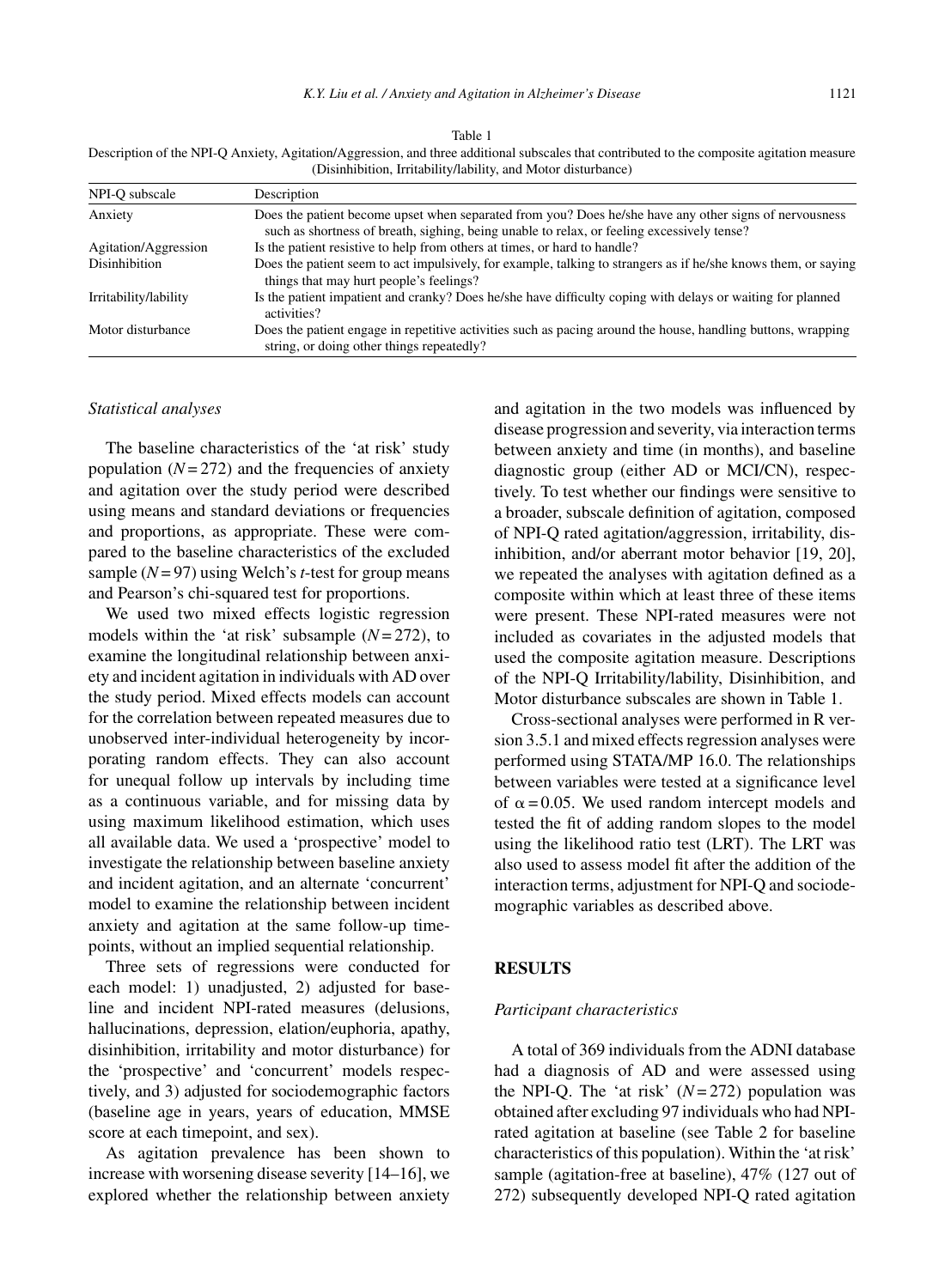| <b>Baseline</b> characteristics                   | 'At risk' sample $N = 272$ | Excluded sample $N = 97$ |
|---------------------------------------------------|----------------------------|--------------------------|
|                                                   |                            | $N$ (%) or mean [SD]     |
| $Sex^*$                                           |                            |                          |
| Female $(\% )$                                    | 120(44)                    | 58 (60)                  |
| Male $(\% )$                                      | 152(56)                    | 39(40)                   |
| Age in years (mean [SD])                          | 75.4 [7.4]                 | 74.1 [6.7]               |
| Education in years (mean [SD])                    | 15.3 [3.1]                 | 14.9 [3.1]               |
| MMSE (mean [SD])                                  | 24.9 [2.6]                 | $25.1$ [ $2.5$ ]         |
| Rate of cognitive decline (MMSE/year) (mean [SD]) | $-2.4$ [3.1] for AD        | $-2.3$ [3.4] for AD      |
|                                                   | $-1.7$ [1.7] for CN/MCI    | $-2.2$ [2.5] for CN/MCI  |
| Diagnosis                                         |                            |                          |
| AD(%)                                             | 138 (51)                   | 48 (49)                  |
| $CN/MCI$ (%)                                      | 134 (49)                   | 49 (51)                  |
| Anxiety*                                          |                            |                          |
| Present $(\% )$                                   | 60(22)                     | 44 (45)                  |
| Absent $(\% )$                                    | 212 (78)                   | 53 (55)                  |
| Developed agitation (NPI-Q)                       |                            |                          |
| Yes $(\% )$                                       | 127(47)                    |                          |
| No $(\%)$                                         | 145 (53)                   |                          |
| Developed agitation (composite)                   |                            |                          |
| Yes $(\% )$                                       | 112(41)                    |                          |
| No $(\%)$                                         | 160(59)                    |                          |
|                                                   |                            |                          |

Table 2 Baseline characteristics of the 'at risk' study population  $(N=272)$  and excluded sample  $(N=97)$ 

The two populations differed in terms of sex and baseline anxiety, indicated by (∗). The composite subscale of agitation was defined as present if individuals had at least three of NPI-rated agitation, disinhibition, irritability, and aberrant motor behavior rated as present.

| Follow-up time (months) | Total N |    | Anxiety |                | Agitation<br>$(NPI-Q)$ |          | Agitation<br>(composite) |
|-------------------------|---------|----|---------|----------------|------------------------|----------|--------------------------|
|                         |         | N  | $\%$    | N              | $\%$                   | N        | $\%$                     |
| $0$ (baseline)          | 272     | 60 | 22      | $\Omega$       | 0                      | 3        |                          |
| 6                       | 261     | 65 | 25      | 60             | 23                     | 22       |                          |
| 12                      | 245     | 81 | 33      | 55             | 22                     | 26       | 11                       |
| 18                      | 123     | 30 | 24      | 26             | 21                     | 10       | 8                        |
| 24                      | 210     | 82 | 39      | 46             | 22                     | 21       | 10                       |
| 30                      | 6       |    | 16      | $\overline{c}$ | 33                     | $\Omega$ |                          |
| 36                      | 97      | 29 | 30      | 18             | 19                     | ⇁        |                          |
| 42                      | 4       |    | 25      | $\mathcal{D}$  | 50                     |          | 25                       |
| 48                      | 25      | 9  | 36      |                | 28                     |          |                          |
| 54                      | 3       |    | 33      | $\Omega$       | 0                      | 0        |                          |

Table 3 Frequencies of anxiety and agitation in the 'at risk' study population  $(N = 272)$  at baseline

The composite subscale of agitation was defined as present if individuals had at least three of NPI-rated agitation, disinhibition, irritability, and aberrant motor behavior rated as present.

over the study period of up to 54 months. Around half of these participants had a baseline diagnosis of AD  $(N=138)$  and the other half had progressed to AD from a baseline diagnosis of MCI or healthy control  $(CN)$   $(N = 134)$ . The excluded baseline agitation sample had a higher proportion of participants who were female  $(\chi^2(1) = 7.0, p = 0.008)$  and had baseline anxiety ( $\chi^2(1) = 19.2, p < 0.001$ ), compared to the 'at risk' sample. The frequency of anxiety and agitation at each timepoint in the 'at risk' sample is summarized in Table 3.

# *Relationship between baseline anxiety and incident agitation*

The prospective model showed no relationship between baseline anxiety and incident agitation within individuals over the study period (see Table 4). Similar results were obtained using either the NPI-Q rated or composite subscale definition of agitation, and before and after adjustment for other NPI-Q items and demographic factors. Baseline apathy, delusions, and a longer duration of disease were consistently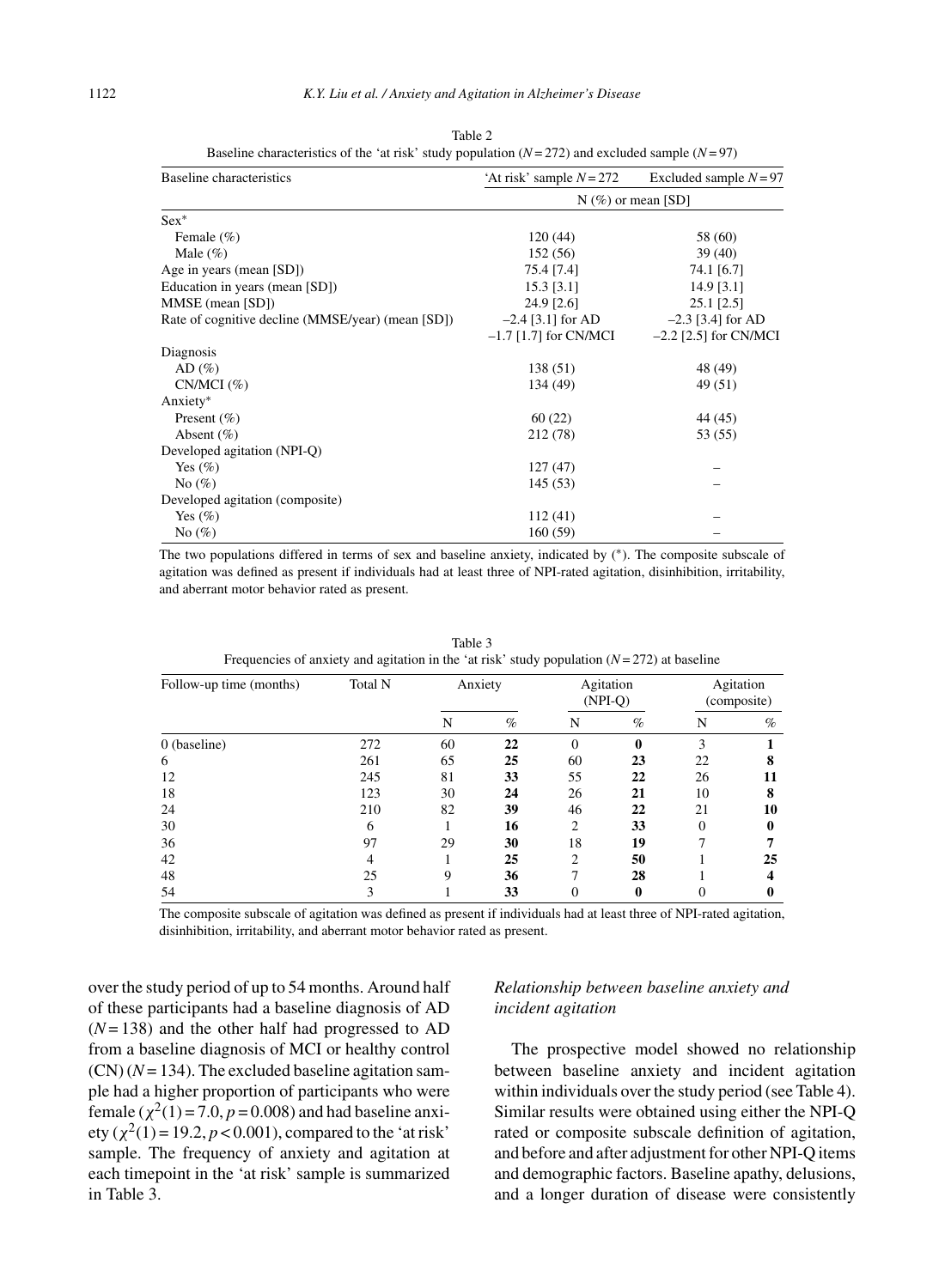|       | TATY OR ANT ASEA |
|-------|------------------|
|       |                  |
| Table | itureen          |

 $\overline{1}$ 

 $\hat{z}$ 

|                       | Model              | Baseline         | Time                        | Group                     | Baseline            | Baseline        | Baseline         | Baseline                  | Baseline                    | Baseline       | Baseline           | Baseline      |
|-----------------------|--------------------|------------------|-----------------------------|---------------------------|---------------------|-----------------|------------------|---------------------------|-----------------------------|----------------|--------------------|---------------|
|                       | variables          | anxiety          | (months)                    | G                         | NPI-A               | NPI-B           | NPI-D            | NPI-F                     | NPI-G                       | <b>H-IdN</b>   | <b>LIAN</b>        | NPI-J         |
|                       |                    |                  |                             | versus                    | (delusions)         | hallucinations) | depression/      | (elation/                 | (apathy/                    | disinhibition) | irritability       | (motor        |
|                       |                    |                  |                             | MCI/CN)                   |                     |                 | dysphoria)       | euphoria)                 | indifference                |                | lability)          | disturbance)  |
| Agitation/aggression  |                    |                  |                             | 2.2                       |                     |                 | I                | I                         |                             |                | I                  | I             |
| $Q$ -IdN)             | $(95% \text{ C1})$ | $(0.6 - 2.3)$    | $(1.0 - 1.1)^{**}$          | $1.2 - 3.9$ <sup>**</sup> |                     |                 |                  |                           |                             |                |                    |               |
|                       | AOR-1              | $\overline{0.9}$ |                             | $\frac{8}{1.8}$           | 3.7                 | 0.9             |                  | 2.9                       | 2.2                         | 0.8            | 2.2                | $\ddot{0.6}$  |
|                       | (95% CI)           | $(0.5 - 1.7)$    | $(1.0 - 1.1)^{**}$          | $1.0 - 3.2$ <sup>*</sup>  | $(1.0 - 13.6)^*$    | $(0.0 - 23.2)$  | $(0.6 - 2.1)$    | $(0.6 - 14.8)$            | $(1.1 - 4.4)^*$             | $(0.2 - 2.4)$  | $(1.2 - 4.2)^{**}$ | $(0.2 - 1.7)$ |
|                       | AOR-2              |                  |                             | 1.6                       | 3.7                 | 1.0             | $\overline{1.0}$ | 2.7                       | 2.2                         | 0.7            | 2.6                | 0.5           |
|                       | (95% CI)           | $(0.4 - 1.7)$    | 1.6                         | $(0.9 - 3.0)$             | $1.0 - 13.9$ )**    | $0.0 - 27.4$    | $(0.5 - 1.9)$    | $(0.5 - 14.7)$            | $1.1 - 4.5$ <sup>*</sup>    | $(0.2 - 2.3)$  | $(1.3 - 4.9)^{14}$ | $(0.2 - 1.5)$ |
| Agitation (composite) | $\overline{OR}$    |                  |                             | 3.8                       |                     |                 | $\mathbf{I}$     |                           |                             |                |                    | $\mathbf{I}$  |
|                       | (95% CI)           | $(0.5 - 3.7)$    | 1.6                         | $1.6 - 9.1$ <sup>9%</sup> |                     |                 |                  |                           |                             |                |                    |               |
|                       | AOR                |                  |                             | 2.6                       | 6.4                 |                 | $\frac{8}{1}$    | 7.0                       | 2.8                         |                |                    |               |
|                       | (95% CI)           | $(0.3 - 2.3)$    | $\frac{1}{2}$               | $1.1 - 6.0$ <sup>**</sup> | $(1.3 - 32.4)^*$    | $(0.0 - 59.1)$  | $(0.8 - 4.4)$    | $1.3 - 38.6$ <sup>*</sup> | $(1.1 - 7.2)^*$             |                |                    |               |
|                       | AOR-2              | $_{\rm 0.8}$     |                             | 1.9                       | 6.5                 | $\Xi$           | 2.1              | 4.8                       | 2.9                         |                |                    |               |
|                       | (95% CI)           | $(0.3 - 2.3)$    | $(1.0 - 1.1)$ <sup>**</sup> | $(0.7 - 4.7)$             | $(1.2 - 33.9)^{**}$ | $(0.0 - 61.8)$  | $(0.8 - 5.2)$    | $(0.8 - 28.0)$            | $(1.1 - 7.8)$ <sup>**</sup> |                |                    |               |

had interaction terms with anxiety worsened the fit of the unadjusted model according to the LRT so were not included in this or subsequent models. Statistically significant results (*p* < 0.05) are highlighted in bold and indicated by (\*\*), otherwise results were not significant. The composite subscale of agitation was defined as having at least three of NPI-rated agitation, disinhibition,

had interaction terms with anxiety worsened the fit of the unadjusted model according to the LRT so were not included in this or subsequent models. Statistically significant results (p<0.05) are highlighted in bold and indicated by (\*\*), otherwise results were not significant. The composite subscale of agitation was defined as having at least three of NPI-rated agitation, disinhibition, associated with incident agitation in all regressions. Of those symptoms included in the agitation composite (motor disturbance, disinhibition, irritability), only baseline irritability was significantly associated with NPI-Q-rated agitation over the study period. Baseline diagnosis of AD (versus MCI/CN) was related to incident agitation but this did not survive adjustment for demographic factors (AOR-2 model), which accounted for MMSE scores.

# *Relationship between incident anxiety and agitation*

Longitudinal analysis using the concurrent model showed that the presence of incident anxiety and agitation were significantly related at each follow up visit over the study period, before and after adjustment for other NPI-Q and demographic variables (Table 5). A longer duration of follow-up (in months) and a baseline diagnosis of AD versus MCI/CN were associated with incident agitation, but this was not consistently found in all regressions. Depression and apathy were consistently associated with agitation in all regressions, and delusions were related to the composite, but not single, NPI-Q measure of agitation. The other constituent symptoms of the composite agitation subscale (disinhibition, irritability/lability and motor disturbance) were individually related to NPI-Q-rated agitation over the study period.

For all models, the inclusion of baseline diagnosis and duration of follow-up as interaction terms with anxiety worsened the fit of the unadjusted model and were thus removed from subsequent models. Longitudinal analyses were performed using random intercept models as the addition of random slopes did not improve model fit. The addition of other NPI-Q rated variables to the unadjusted model (AOR-1) improved the model fit. Lower MMSE scores were significantly associated with incident agitation (composite NPI) in the prospective model and a longer duration of education was related to incident agitation (single NPI) in the prospective model.

# **DISCUSSION**

irritability, and aberrant motor behavior being present.

rritability, and aberrant motor behavior being present.

This study analyzed a longitudinal cohort ( *N*= 272) of patients with AD who were agitation-free at baseline, to investigate whether the presence of baseline or incident anxiety was related to the development of agitation, over the study period. Contrary to our hypothesis, we found that baseline anxiety was not associated with subsequent agitation, whereas there

 $\overline{1}$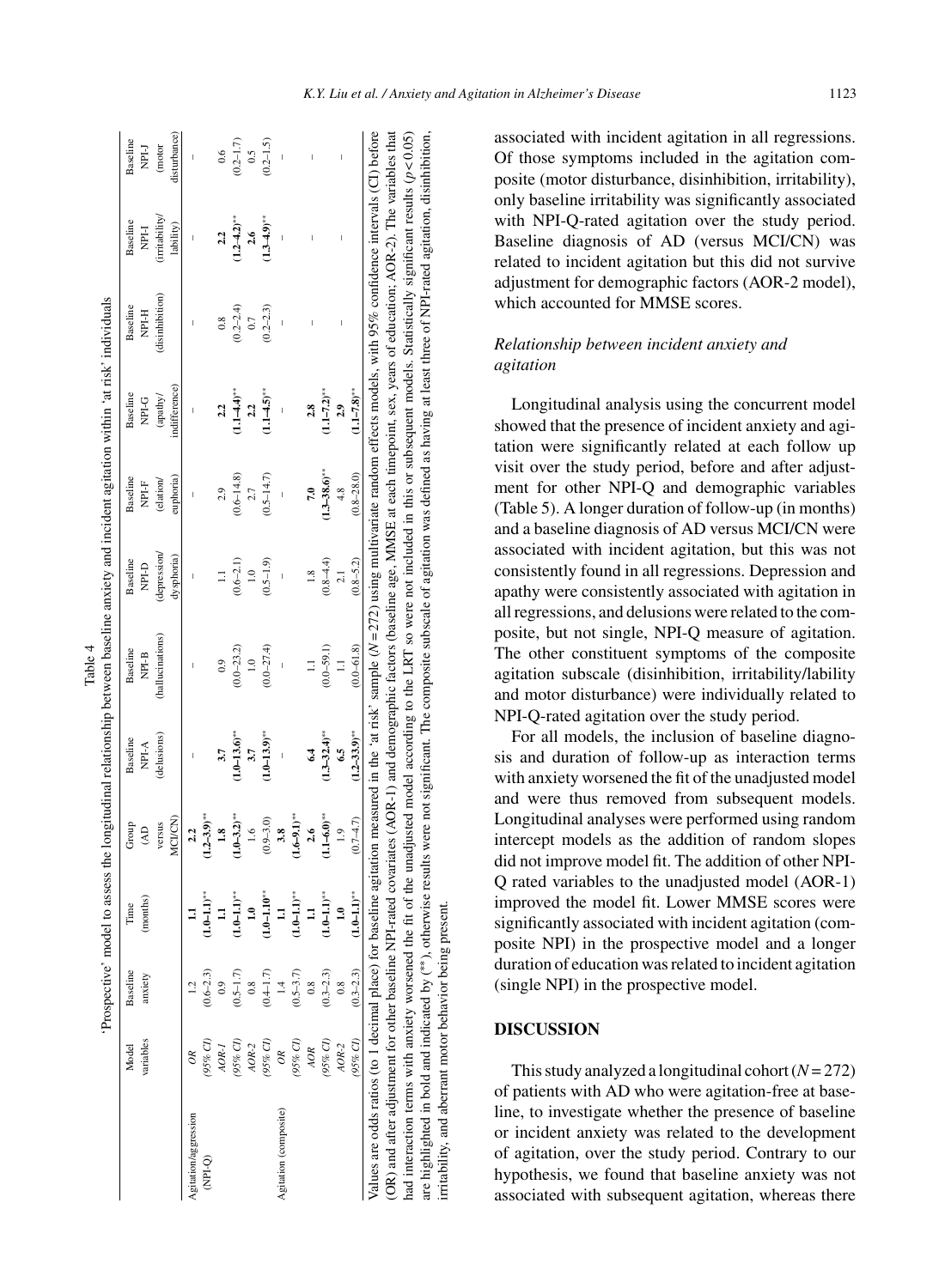|                                                                                                                                                                                                        |               |                             |                             |                            |                           | Concurrent' model to assess the longitudinal relationship between incident anxiety and agitation at the same follow-up time points within 'at risk' individuals<br>Table 5 |                    |               |                             |                                       |                             |                    |
|--------------------------------------------------------------------------------------------------------------------------------------------------------------------------------------------------------|---------------|-----------------------------|-----------------------------|----------------------------|---------------------------|----------------------------------------------------------------------------------------------------------------------------------------------------------------------------|--------------------|---------------|-----------------------------|---------------------------------------|-----------------------------|--------------------|
|                                                                                                                                                                                                        | Model         | Incident                    | Time                        | Group                      | Incident                  | Incident                                                                                                                                                                   | Incident           | Incident      | Incident                    | Incident                              | Incident                    | Incident           |
|                                                                                                                                                                                                        | variables     | anxiety                     | (months)                    | $\overline{A}$             | NPI-A                     | NPI-B                                                                                                                                                                      | NPI-D              | NPI-F         | NPI-G                       | <b>H-IdN</b>                          | NPI-I                       | NPI-J              |
|                                                                                                                                                                                                        |               |                             |                             | versus                     | delusions)                | (hallucinations)                                                                                                                                                           | (depression/       | elation/      | (apathy/                    | (disinhibition)                       | (irritability)              | (motor             |
|                                                                                                                                                                                                        |               |                             |                             | MCI/CN                     |                           |                                                                                                                                                                            | dysphoria)         | euphoria)     | indifference)               |                                       | (ability                    | disturbance)       |
| Agitation/aggression                                                                                                                                                                                   |               |                             |                             | $\ddot{ }$                 |                           |                                                                                                                                                                            |                    | I             | Ï                           | I                                     | I                           | I                  |
| $\widehat{\mathrm{Q}}$ -rg $\lambda$                                                                                                                                                                   | $(95\% \ CI)$ | $(1.8 - 4.2)$ **            | $(1.0 - 1.1)$ <sup>**</sup> | $1.1 - 3.3$ <sup>**</sup>  |                           |                                                                                                                                                                            |                    |               |                             |                                       |                             |                    |
|                                                                                                                                                                                                        | $AOR-I$       | $\frac{1}{2}$               | $\mathbf{r}$                | $\frac{1}{2}$              |                           |                                                                                                                                                                            | $\ddot{ }$         |               | $\frac{8}{10}$              | 3.9                                   | 33                          | 2.0                |
|                                                                                                                                                                                                        | $(95\% \ CI)$ | $(1.0 - 2.5)$ <sup>**</sup> | $(1.0 - 1.1)$ **            | $(0.9 - 2.5)$              | $(0.6 - 2.3)$             | $(0.3 - 2.0)$                                                                                                                                                              | $(1.1 - 2.5)^*$    | $(0.2 - 1.3)$ | $(1.2 - 2.8)^*$             | $(2.3 - 6.6)^{**}$                    | $(2.1 - 5.0)$ <sup>**</sup> | $(1.1 - 3.5)^*$    |
|                                                                                                                                                                                                        | AOR-2         | $\ddot{.}6$                 | $\mathbf{r}$                | $\frac{1}{4}$              | $\equiv$                  | 0.7                                                                                                                                                                        | 1.6                | 0.5           | $\frac{8}{16}$              | 3.9                                   | 3.4                         | 2.0                |
|                                                                                                                                                                                                        | (95% CI)      | $(1.0 - 2.4)$ <sup>**</sup> | $(1.0 - 1.1)$ **            | $(0.8 - 2.4)$              | $(0.5 - 2.1)$             | $(0.2 - 2.0)$                                                                                                                                                              | $(1.0 - 2.4)^{**}$ | $(0.2 - 1.3)$ | $(1.2 - 2.8)^*$             | $(2.3 - 6.6)^*$                       | $(2.2 - 5.3)$ <sup>**</sup> | $(1.1 - 3.5)^{*s}$ |
| Agitation (composite)                                                                                                                                                                                  | $\infty$      | 6.2                         | $\mathbf{r}$                | 3.0                        | l                         | j                                                                                                                                                                          |                    | j             |                             |                                       |                             | j                  |
|                                                                                                                                                                                                        | (95% CI)      | $(3.1 - 12.2)^{**}$         | $(1.0 - 1.1)$ <sup>**</sup> | $1.3 - 7.0$ <sup>**</sup>  |                           |                                                                                                                                                                            |                    |               |                             |                                       |                             |                    |
|                                                                                                                                                                                                        | AOR           | $\ddot{ }$                  | $\overline{1.0}$            | 2.4                        | 2.5                       | $\approx$                                                                                                                                                                  | $\overline{a}$     |               | 33                          |                                       |                             |                    |
|                                                                                                                                                                                                        | (95% CI)      | $(2.0 - 7.9)$ <sup>**</sup> | $(1.0 - 1.1)$               | $1.1 - 5.4$ <sup>3**</sup> | $1.1 - 6.1$ <sup>**</sup> | $(0.3 - 3.6)$                                                                                                                                                              | $(1.1 - 3.9)^{**}$ | $(0.8 - 9.2)$ | $(1.7 - 6.2)^{**}$          |                                       |                             |                    |
|                                                                                                                                                                                                        | $AOR-2$       | 3.8                         | $\overline{a}$              | $\frac{1}{2}$              | 2.5                       | 0.7                                                                                                                                                                        | 2.3                | 2.5           | 3.0                         | $\begin{array}{c} \hline \end{array}$ |                             |                    |
|                                                                                                                                                                                                        | (95% CI)      | $(2.0 - 7.6)$ **            | $(1.0 - 1.1)$               | $(0.8 - 4.7)$              | $1.0 - 6.2$ <sup>**</sup> | $(0.2 - 2.9)$                                                                                                                                                              | $(1.2 - 4.4)$ **   | $(0.7 - 8.9)$ | $(1.6 - 5.8)$ <sup>**</sup> |                                       |                             |                    |
| Values are odds ratios (to 1 decimal place) for baseline agitation measured in the 'at risk' sample $(N=272)$ using multivariate random effects models, with 95% confidence intervals (CI) before      |               |                             |                             |                            |                           |                                                                                                                                                                            |                    |               |                             |                                       |                             |                    |
| OR) and after adjustment for other incident NPI-rated covariates (AOR-1) and demographic factors (baseline age, MMSE at each timepoint, sex, years of education; AOR-2). The variables that            |               |                             |                             |                            |                           |                                                                                                                                                                            |                    |               |                             |                                       |                             |                    |
| had interaction terms with anxiety worsened the fit of the unadjusted model according to the LRT so were not included in this or subsequent models. Statistically significant results ( $p < 0.05$ )   |               |                             |                             |                            |                           |                                                                                                                                                                            |                    |               |                             |                                       |                             |                    |
| are highlighted in bold and indicated by (**), otherwise results were not significant. The composite subscale of agitation was defined as having at least three of NPI-rated agitation, disinhibition, |               |                             |                             |                            |                           |                                                                                                                                                                            |                    |               |                             |                                       |                             |                    |
| irritability, and aberrant motor behavior being present                                                                                                                                                |               |                             |                             |                            |                           |                                                                                                                                                                            |                    |               |                             |                                       |                             |                    |

was a positive linear relationship between incident anxiety and agitation over the study period. These results were sensitive to the single NPI-Q measure and a broader composite definition of agitation. Our findings do not support the concept that agitation is an expression of, or replaces, anxiety as AD progresses, nor that early anxiety is a risk factor for later development of agitation in mild-moderate AD. Instead, the results are consistent with the idea that anxiety and agitation are distinct rather than equivalent constructs, as reported in previous studies [12, 17], which considered them to be separate clinical entities rather than part of a broader syndrome.

In line with prior studies [14–16], AD progression (duration of follow-up) and severity (a baseline diagnosis of AD versus MCI/CN) appeared to be risk factors for agitation in our sample. An original observation from this study is that baseline apathy and delusions were associated with subsequent agitation. The NPI-Q Apathy/Indifference subscale asks "Does the patient seem less interested in his/her usual activities or in the activities and plans of others", and the Delusion subscale asks "Does the patient have false beliefs, such as thinking that others are stealing from him/her or planning to harm him/her in some way".

The ability to detect and integrate emotional and sensory stimuli underlies complex behaviors such as salience assignment and goal-directed behaviors, and requires intact fronto-subcortical networks [21, 22]. Apathy is common in AD and its frequency and severity are correlated with the severity of cognitive impairment [23]. Evidence suggests that, rather than being at opposite ends of a behavioral spectrum, agitation and apathy share common neuroanatomical features involving overlapping structures (frontal, anterior cingulate, orbitofrontal cortices, amygdala, and insula) [7, 24–26] and may co-present within a "dysexecutive syndrome" [27, 28]. Agitation in AD has been associated with dysfunction in multiple neurotransmitter networks, especially the noradrenergic and serotonergic systems [6], and the same neurotransmitter systems have been implicated in apathy in other neurodegenerative disorders such as frontotemporal lobar degeneration [29] and Parkinson's disease [30, 31]. There is also evidence that dysregulated dopamine signaling in the mesocorticolimbic network contributes to both apathy (via impaired motivation) [32], and delusion formation (via abnormal salience attribution to sensory stimuli) [33, 34]. Interestingly, baseline irritability was associated with subsequent NPI-rated agitation, and both irritability and agitation have been proposed to result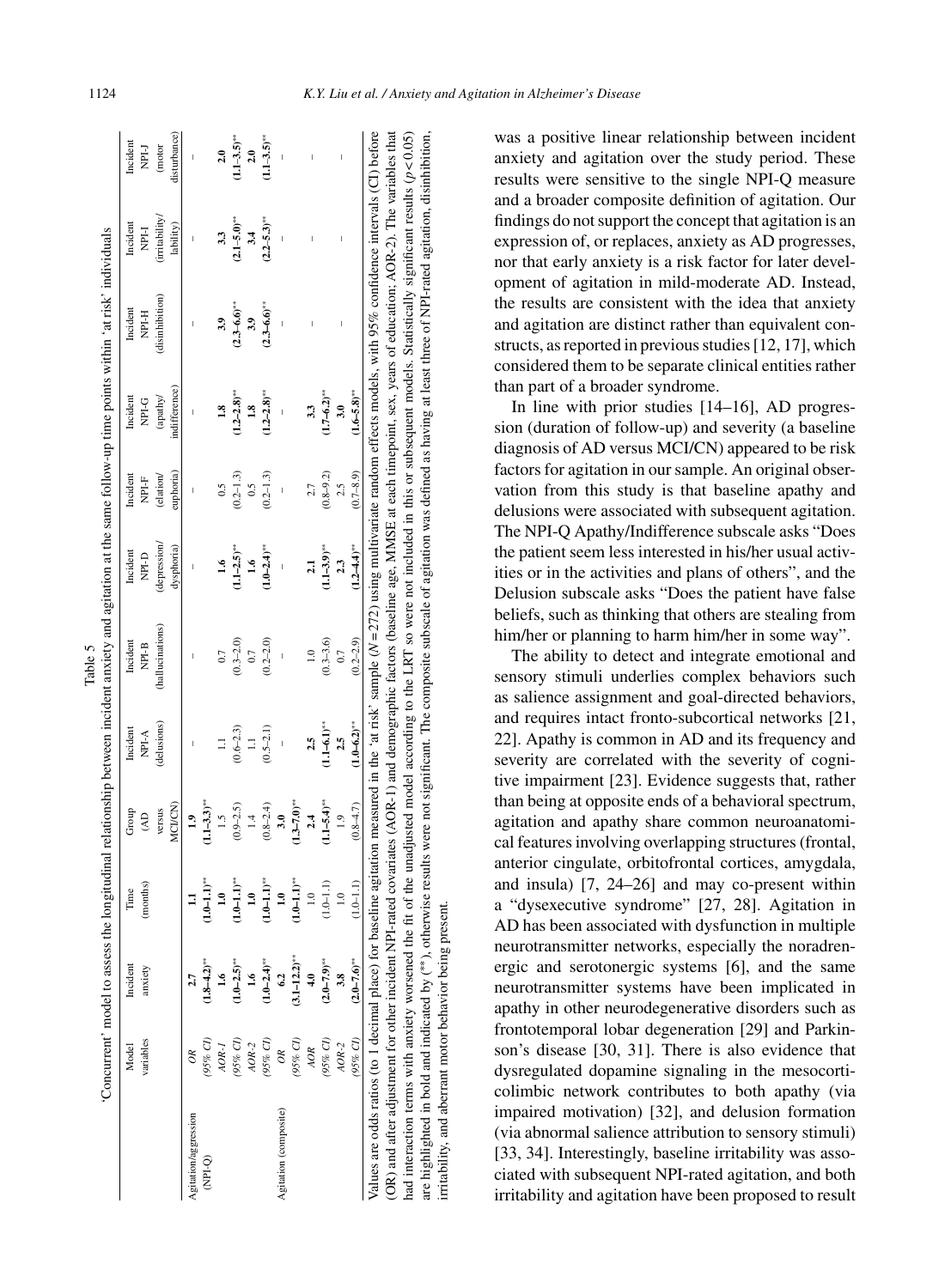from heightened threat perception and impaired emotion regulation [7, 35]. Future studies in longitudinal AD cohorts are needed to investigate whether baseline apathy, delusions (and irritability) may be early clinical manifestations of neurobiological changes underlying subsequent agitation in AD.

## *Limitations*

The 'at risk' sample consisted of individuals who were agitation-free at baseline, but we cannot exclude the possibility that this included participants who experienced agitation prior to their baseline assessment and thus were not truly 'agitation free', which may have influenced the findings. Indeed, single episodes or a relapsing course of neuropsychiatric symptoms are common in AD [36], although aggressive behavior may be more likely to follow a stable course [37]. It is also possible that baseline irritability, which was associated with NPI-rated incident agitation, represented subthreshold agitation. The exclusion of 97 patients with baseline agitation also meant that our 'at risk' sample was vulnerable to selection bias. For example, the excluded sample had a higher proportion of females, and may also have represented a subgroup who were more vulnerable to developing agitation. Our sample was a longitudinal cohort of individuals with mild-moderate AD who were followed up for up to four and a half years, but there was a significant drop-out rate from 24 months (Table 3). Although we obtained comparable results when we repeated the analyses using data up to 24 months (Supplementary file), our findings may have been affected by further selection bias. An even longer duration of follow-up (e.g., a retrospective cohort with additional data on mid-life anxiety disorders, or anxiety and agitation in severe AD) could potentially be more informative and may have exposed different trajectories of anxiety and agitation. Relatedly, earlier signs of anxiety in patients with a diagnosis of AD (versus MCI) at baseline may have been missed. As we did not have data on concurrent prescription medications or physical health markers, we were unable to account for the possible effect of drugs or physical illness (e.g., infection, pain) on agitation or anxiety symptoms throughout the study. The NPI-Q definitions of anxiety and agitation do not cover all aspects of these symptoms and may not have been as sensitive or specific as more detailed measures, such as the Rating Anxiety in Dementia (RAID) [38] or Agitated Behaviors in Dementia (ABID) [39] scales. For example, the NPI-Q definition of agitation was 'resistive behavior' and may not have captured the complexity of the agitation construct. Additionally, as an informantbased assessment, the NPI-Q was unable to directly measure patients' subjective anxiety. On the other hand, this is often challenging to assess in dementia, as in many cases the patient is unable to communicate effectively due to cognitive impairment, and the exclusive reliance on caregiver report may be the only option [12]. The study investigated the presence or absence of symptoms and did not include symptom severity or caregiver distress in the models. Although mixed effects models can account for missing data, there is still a possibility that we were unable to reject the null hypothesis due to inadequate power.

In conclusion, this retrospective longitudinal cohort study did not find evidence to support the hypothesis that early anxiety is associated with later agitation in individuals with mild-moderate AD. Disease severity and illness duration appeared to be risk factors for developing agitation. Longitudinal studies with preclinical mid-life depression, anxiety and premorbid personality measures, along with longer follow up may better characterize potential risk factors for agitation.

## **ACKNOWLEDGMENTS**

K.L. is supported by the Medical Research Council (MR/S021418/1). R.H. is supported by the NIHR University College London Hospital Biomedical Research Centre (UCLH BRC).

Data collection and sharing for this project was funded by the Alzheimer's Disease Neuroimaging Initiative (ADNI) (National Institutes of Health Grant U01 AG024904) and DOD ADNI (Department of Defense award number W81XWH-12-2-0012). ADNI is funded by the National Institute on Aging, the National Institute of Biomedical Imaging and Bioengineering, and through generous contributions from the following: AbbVie, Alzheimer's Association; Alzheimer's Drug Discovery Foundation; Araclon Biotech; BioClinica, Inc.; Biogen; Bristol-Myers Squibb Company; CereSpir, Inc.; Cogstate; Eisai Inc.; Elan Pharmaceuticals, Inc.; Eli Lilly and Company; EuroImmun; F. Hoffmann-La Roche Ltd and its affiliated company Genentech, Inc.; Fujirebio; GE Healthcare; IXICO Ltd.; Janssen Alzheimer Immunotherapy Research & Development, LLC.; Johnson & Johnson Pharmaceutical Research & Development LLC.; Lumosity; Lundbeck; Merck &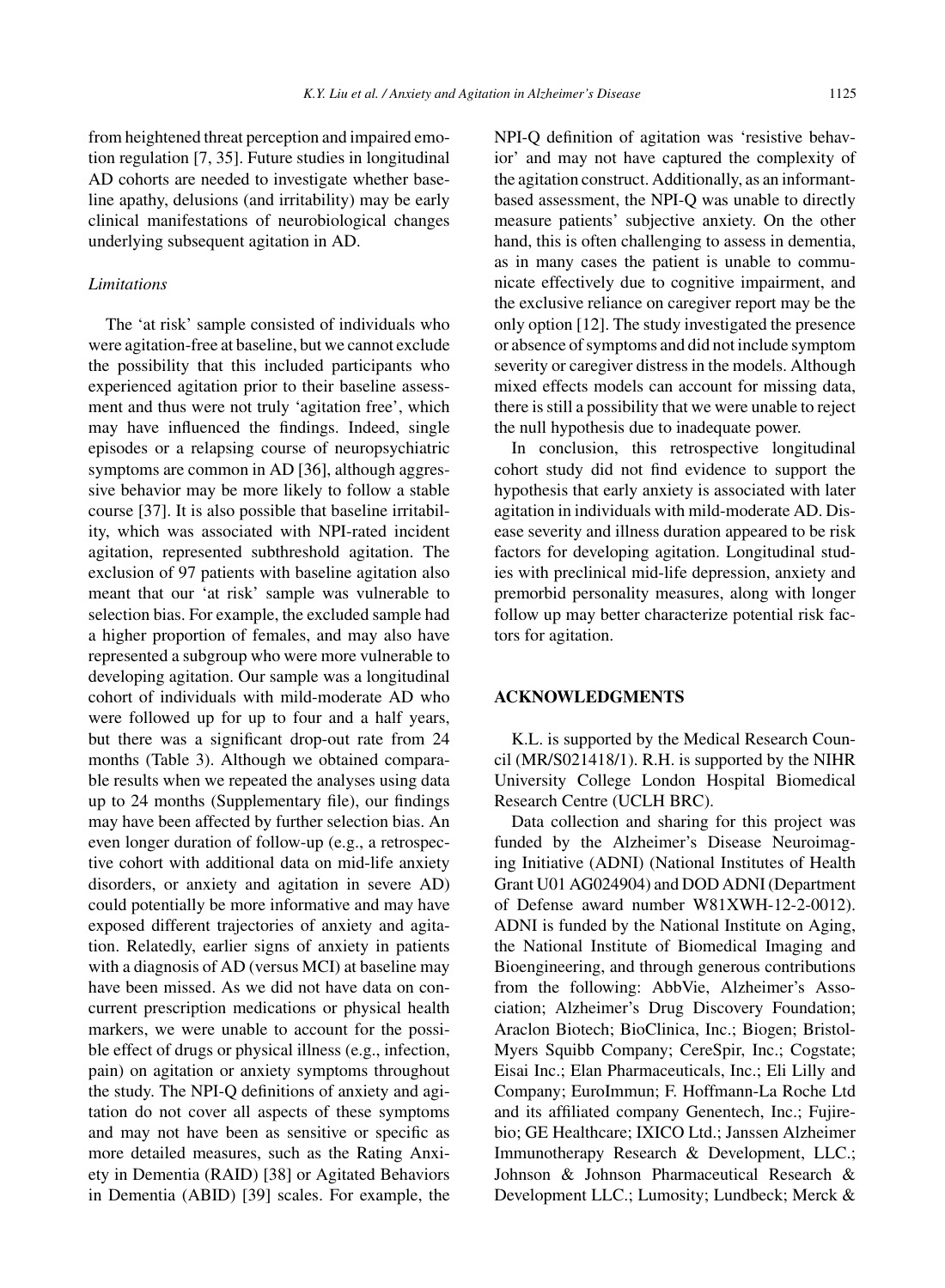Co., Inc.; Meso Scale Diagnostics, LLC.; NeuroRx Research; Neurotrack Technologies; Novartis Pharmaceuticals Corporation; Pfizer Inc.; Piramal Imaging; Servier; Takeda Pharmaceutical Company; and Transition Therapeutics. The Canadian Institutes of Health Research is providing funds to support ADNI clinical sites in Canada. Private sector contributions are facilitated by the Foundation for the National Institutes of Health [\(www.fnih.org\)](www.fnih.org). The grantee organization is the Northern California Institute for Research and Education, and the study is coordinated by the Alzheimer's Therapeutic Research Institute at the University of Southern California. ADNI data are disseminated by the Laboratory for Neuro Imaging at the University of Southern California.

Authors' disclosures available online (https://www. j-alz.com/manuscript-disclosures/20-0516r1) .

#### **SUPPLEMENTARY MATERIAL**

The supplementary material is available in the electronic version of this article: [https://dx.doi.org/](https://dx.doi.org/10.3233/JPD-191698) [10.3233/JAD-200516.](https://dx.doi.org/10.3233/JPD-191698)

## **REFERENCES**

- [1] Cummings J, Mintzer J, Brodaty H, Sano M, Banerjee S, Devanand DP, Gauthier S, Howard R, Lanctôt K, Lyketsos CG, Peskind E, Porsteinsson AP, Reich E, Sampaio C, Steffens D, Wortmann M, Zhong K, International Psychogeriatric Association (2015) Agitation in cognitive disorders: International Psychogeriatric Association provisional consensus clinical and research definition. *Int Psychogeriatr* **27**, 7-17.
- [2] Lyketsos CG, Lopez O, Jones B, Fitzpatrick AL, Breitner J, DeKosky S (2002) Prevalence of neuropsychiatric symptoms in dementia and mild cognitive impairment: Results from the cardiovascular health study. *JAMA* **288**, 1475- 1483.
- [3] Zuidema SU, Derksen E, Verhey FRJ, Koopmans RTCM (2007) Prevalence of neuropsychiatric symptoms in a large sample of Dutch nursing home patients with dementia. *Int J Geriatr Psychiatry* **22**, 632-638.
- [4] Okura T, Plassman BL, Steffens DC, Llewellyn DJ, Potter GG, Langa KM (2011) Neuropsychiatric symptoms and the risk of institutionalization and death: The aging, demographics, and memory study. *J Am Geriatr Soc* **59**, 473-481.
- [5] Howard R, Ballard C, O'Brien J, Burns A, UK and Ireland Group for Optimization of Management in dementia (2001) Guidelines for the management of agitation in dementia. *Int J Geriatr Psychiatry* **16**, 714-717.
- [6] Liu KY, Stringer AE, Reeves SJ, Howard RJ (2018) The neurochemistry of agitation in Alzheimer's disease: A systematic review. *Ageing Res Rev* **43**, 99-107.
- [7] Rosenberg PB, Nowrangi MA, Lyketsos CG (2015) Neuropsychiatric symptoms in Alzheimer's disease: What might be associated brain circuits? *Mol Aspects Med* **43-44**, 25-37.
- [8] Ehrenberg AJ, Suemoto CK, de Paula França Resende E, Petersen C, Leite REP, Rodriguez RD, Ferretti-Rebustini RE de L, You M, Oh J, Nitrini R, Pasqualucci CA, Jacob-Filho W, Kramer JH, Gatchel JR, Grinberg LT (2018) Neuropathologic correlates of psychiatric symptoms in Alzheimer's disease. *J Alzheimers Dis* **66**, 115-126.
- [9] Masters MC, Morris JC, Roe CM (2015) "Noncognitive" symptoms of early Alzheimer disease: A longitudinal analysis. *Neurology* **84**, 617-622.
- [10] Krasucki C, Howard R, Mann A (1998) The relationship between anxiety disorders and age. *Int J Geriatr Psychiatry* **13**, 79-99.
- [11] Mintzer JE, Brawman-Mintzer O (1996) Agitation as a possible expression of generalized anxiety disorder in demented elderly patients: Toward a treatment approach. *J Clin Psychiatry* **57**(Suppl 7), 55-63; discussion 73-5.
- [12] Seignourel PJ, Kunik ME, Snow L, Wilson N, Stanley M (2008) Anxiety in dementia: A critical review. *Clin Psychol Rev* **28**, 1071-1082.
- [\[13\] Breitve MH, Hynninen MJ, Brønnick K](https://www.j-alz.com/manuscript-disclosures/20-0516r1), Chwiszczuk LJ, Auestad BH, Aarsland D, Rongve A (2016) A longitudinal study of anxiety and cognitive decline in dementia with Lewy bodies and Alzheimer's disease. *Alzheimers Res Ther* **8**, 3.
- [14] Lyketsos CG, Steinberg M, Tschanz JT, Norton MC, Steffens DC, Breitner JC (2000) Mental and behavioral disturbances in dementia: Findings from the Cache County Study on Memory in Aging. *Am J Psychiatry* **157**, 708-714.
- [15] Steinberg M, Corcoran C, Tschanz JT, Huber C, Welsh-Bohmer K, Norton MC, Zandi P, Breitner JCS, Steffens DC, Lyketsos CG (2006) Risk factors for neuropsychiatric symptoms in dementia: The Cache County Study. *Int J Geriatr Psychiatry* **21**, 824-830.
- [16] Sennik S, Schweizer TA, Fischer CE, Munoz DG (2017) Risk factors and pathological substrates associated with agitation/aggression in Alzheimer's disease: A preliminary study using NACC data. *J Alzheimers Dis* **55**, 1519-1528.
- [17] Twelftree H, Qazi A (2006) Relationship between anxiety and agitation in dementia. *Aging Ment Health* **10**, 362-367.
- [18] Kaufer DI, Cummings JL, Ketchel P, Smith V, MacMillan A, Shelley T, Lopez OL, DeKosky ST (2000) Validation of the NPI-Q, a brief clinical form of the Neuropsychiatric Inventory. *J Neuropsychiatry Clin Neurosci* **12**, 233-239.
- [19] Trzepacz PT, Saykin A, Yu P, Bhamditipati P, Sun J, Dennehy EB, Willis B, Cummings JL, Alzheimer's Disease Neuroimaging Initiative (2013) Subscale validation of the neuropsychiatric inventory questionnaire: Comparison of Alzheimer's disease neuroimaging initiative and national Alzheimer's coordinating center cohorts. *Am J Geriatr Psychiatry* **21**, 607-622.
- [20] Wood S, Cummings JL, Hsu MA, Barclay T, Wheatley MV, Yarema KT, Schnelle JF (2000) The use of the neuropsychiatric inventory in nursing home residents. Characterization and measurement. *Am J Geriatr Psychiatry* **8**, 75-83.
- [21] Balthazar MLF, Pereira FRS, Lopes TM, da Silva EL, Coan AC, Campos BM, Duncan NW, Stella F, Northoff G, Damasceno BP, Cendes F (2014) Neuropsychiatric symptoms in Alzheimer's disease are related to functional connectivity alterations in the salience network. *Hum Brain Mapp* **35**, 1237-1246.
- [22] Peters SK, Dunlop K, Downar J (2016) Cortico-striatalthalamic loop circuits of the salience network: A central pathway in psychiatric disease and treatment. *Front Syst Neurosci* **10**, 104.